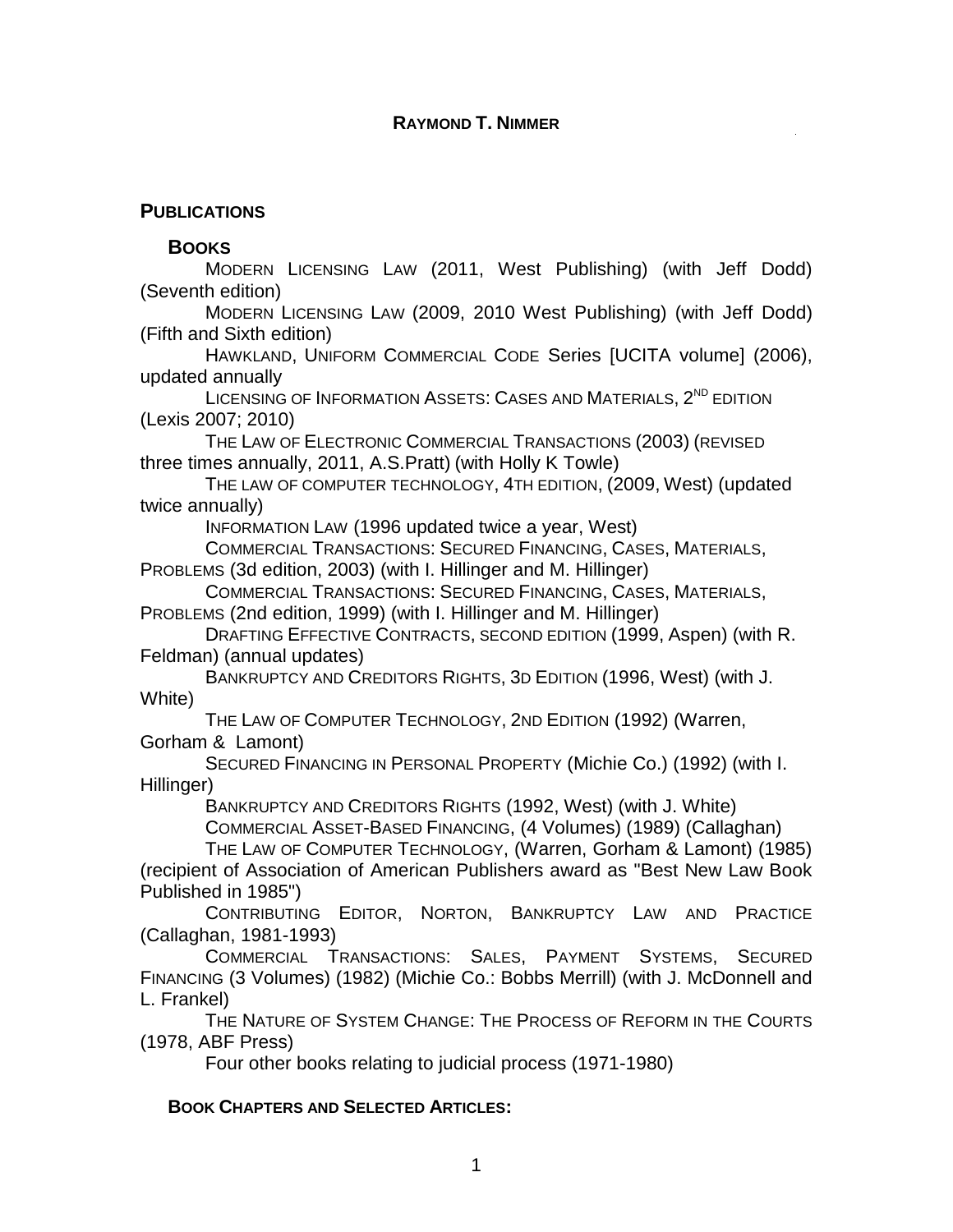Raymond T. Nimmer, Information Wars and the Challenges of Content Protection in Digital Contexts, --- Vanderbilt J. Entertainment Law -- (2011)

Raymond T. Nimmer, Copyright First Sale and the Over-Riding role of Contract, 51 Santa Clara L. Rev. 101 (2011)

Raymond T. Nimmer, Issues in Modern Licensing of Factual Information and Databases, in Research Handbook on Intellectual Property Licensing, (J. De Werra ed. 2011)

Licensing Information Assets in the New Economy: A Pro-rights Perspective, The Indian Journal of Law & Technology (Bangalore, India, 2008)

An Essay on Article Two's Irrelevance to Licensing Agreements, Loyola L. Review (2007)

Legal Landscape of Electronic Commerce: Redefining Contract in an Information Era, -- Contract Law Jnl -- (Sydney, Australia, 2007)

Modernizing Secured Financing Law For International Information Financing: A Conceptual Framework, 2006 Houston Business and Tax Law Journal (with Lorin Brennan).

Google Print Library Project – Unfair Use of Copyright, 2006 Computer Law International (Issue 1, 2006, Munich)

"Contracts, Markets and Data Control," BNA International Intellectual Property Reports (2005)

Shrinkwrap Licenses are not Preempted by Fair Use Doctrine, 2005 Computer Law Review International --- (2005, Munich).

First Amendment Speech and the DMCA: A Proper Marriage, in FREE SPEECH AND COPYRIGHT (Suthersanen, ed., Oxford University Press, 2004), reprinted in *The ICFAI Journal of Intellectual Property Rights* (India, 2005)

Licensing of Information: The Emerging Commercial Law, DEPAUL BUSINESS & COMMERCIAL LAW J. (2004)

UCITA and the Continuing Evolution of Digital Licensing Law, THE COMPUTER & INTERNET LAWYER (2004) (Reprinted in the *Licensing Law Journal* (2004)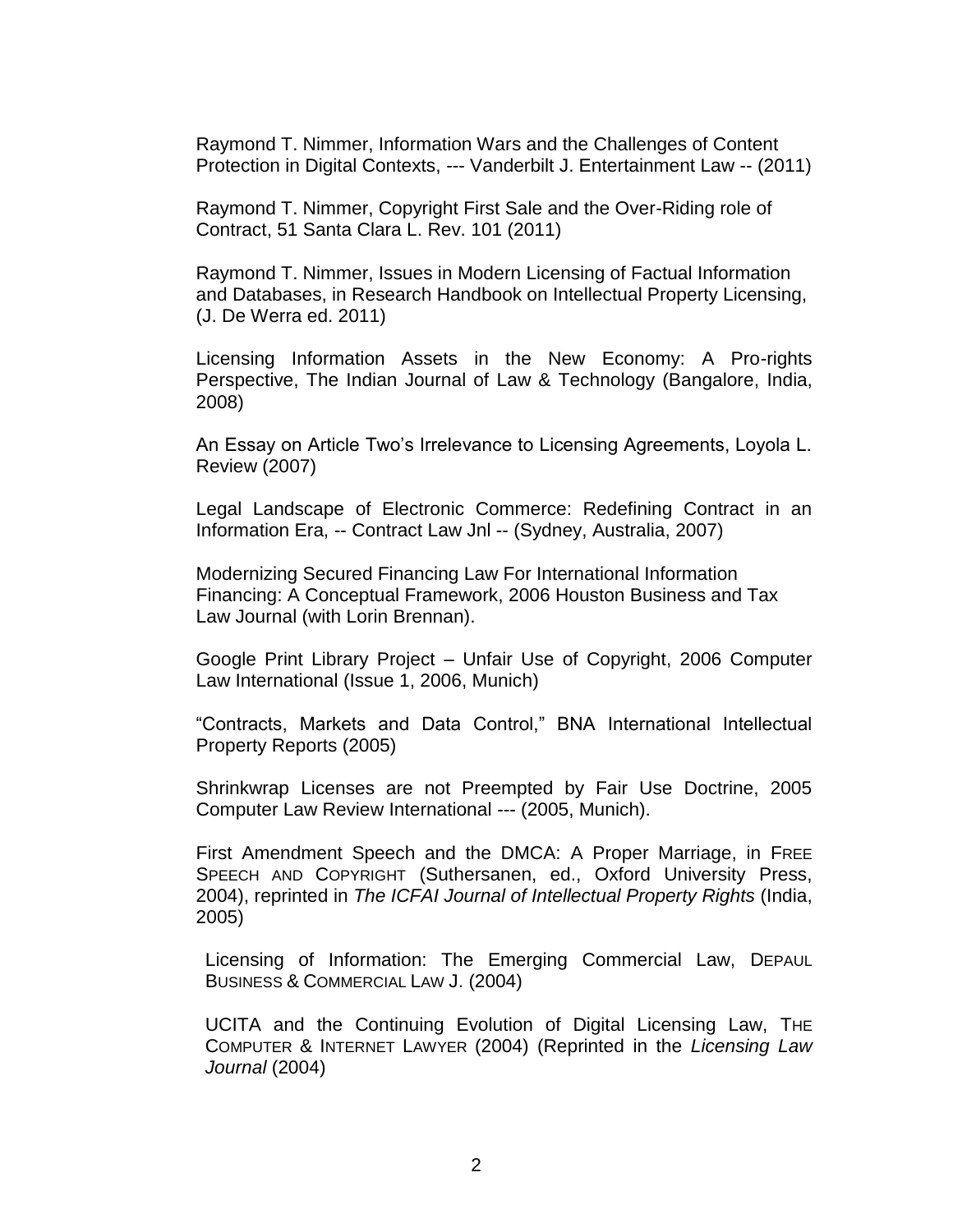Antitrust Online, in INTERNET LAW AND REGULAtion (2002, West).

Licensing in the Contemporary Information Economy, 8 WASHINGTON UNIV. JNL OF LAW & POLICY. 99 (2002)

Revised Article 9 and Intellectual Property Asset Financing, 53 MAINE L. REV. 287 (2001) (reprinted in Intellectual Property Law Review, 2003).

Principles of Contract Law in Electronic Commerce, in FOUNDATIONS AND PERSPECTIVES OF INTERNATIONAL TRADE LAW (Fletcher, Mistells & Cremona, eds; Street & Maxwell, 2001)

Through the Looking Glass: What Courts and UCITA have to say About the Scope of Contract Law in the Information Age, 38 DUSQUENE L. REV. 255 (2000)

International information Transactions: An Essay in Law in an Information Society, 26 Brooklyn J. Int'l Law 5 (2000).

Electronic Signatures and Records: The New US Perspective, 17 COMPUTER & INTERNET LAWYER 8 (December, 2000)

Images and Contract Law - What Law Applies to Transactions in Information, 36 HOUSTON L. REV. 1 (1999)

Breaking Barriers: The Relationship Between Contract and Intellectual Property Law, 13 BERKELEY TECHNOLOGY LAW JOURNAL 827 (1998)

Licensing on the Global Information Infrastructure: Disharmony in Cyberspace, 16 NORTHWESTERN JOURNAL OF INTERNATIONAL LAW AND BUSINESS, 224 (1996)

Software Copyright: Sliding Scales and Abstracted Expression, 32 HOUSTON LAW REVIEW 317-362, (1995) (with P.A. Krauthaus)

Intangibles Contracts: Thoughts of Hubs, Spokes and Reinvigorating Article 2, 35 WILLIAM AND MARY LAW REVIEW, 1337-1404 (1994)

Copyright on the Information Superhighway: Requiem for a Middleweight, 6 STANFORD LAW & POLICY REVIEW, Issue 1 (1994), 25-42. (with P. A. Krauthaus)

Information as Property: Databases and Commercial Property, 1 OXFORD J. INFORMATION LAW & COMP. TECHN. 2 (1993) (Oxford University Press, London) (with P. Krauthaus)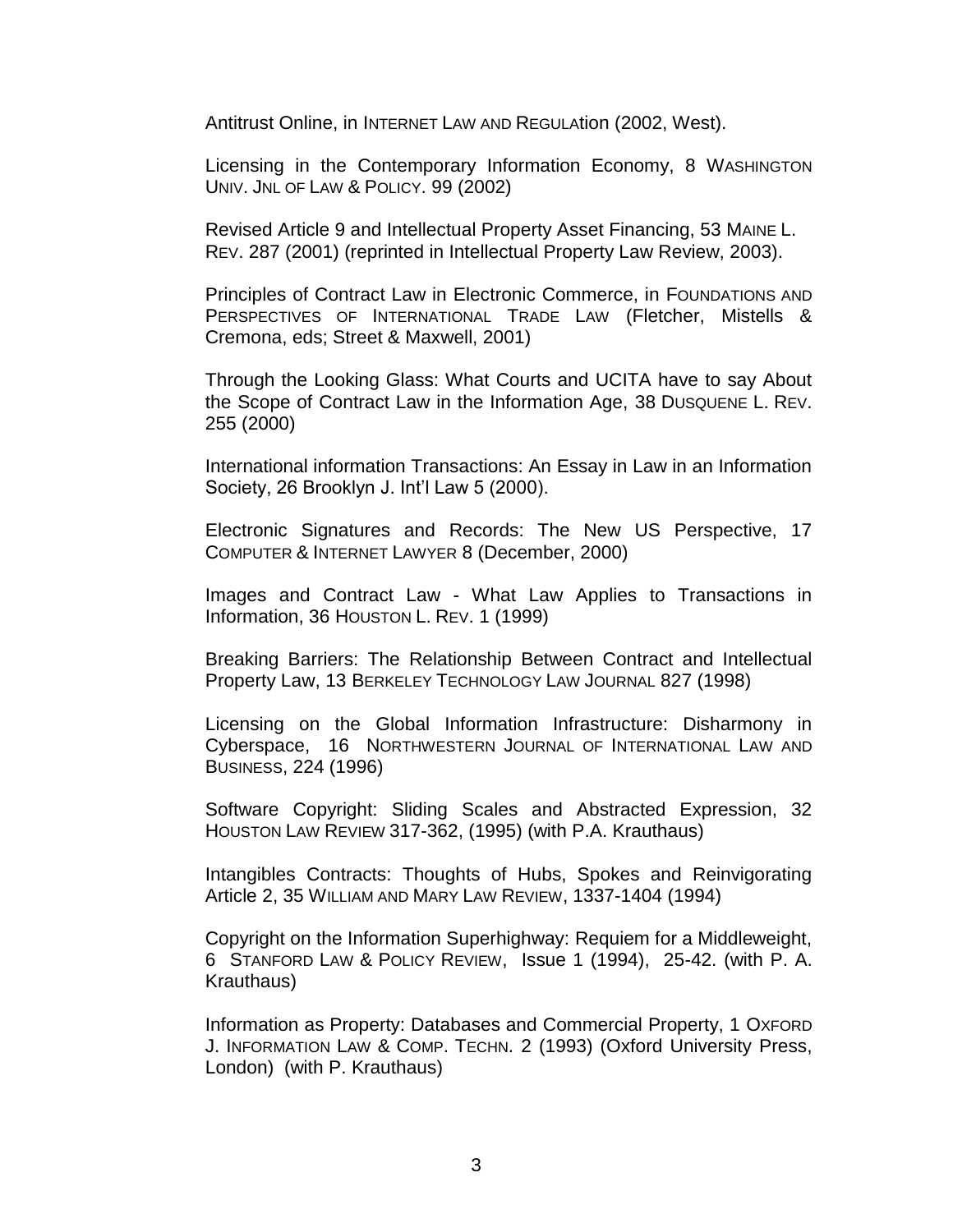Adequate Protection, in J. QUEENAN, P. HANDEL, I HILLINGER, BANKRUPTCY REORGANIZATION LAW ch. 16 (1993)

Confirming Bankruptcy Reorganization Plans Through Cramdown, in J. QUEENAN, P. HANDEL, I. HILLINGER, BANKRUPTCY REORGANIZATION LAW ch. 31 (1993)

Effects of Bankruptcy on Foreclosure, in D. DUNAWAY. LEGAL ISSUES IN DISTRESSED REAL ESTATE (1993)

Information as a Commodity: New Issues in Commercial Law, 55 JOURNAL OF LAW & CONTEMPORARY PROBLEMS 103 (1992) (with P. Krauthaus)

Uniform Codification of Commercial Contract Law, 18 RUTGERS COMP. & TECHN. L.JNL. 465 (1992)

Globalization of Law in Intellectual Property and Related Commercial 10 LAW & CONTEXT 80 (1992) (Sidney, Australia)

United States Copyright and Software Interface and Compatibility, COMPUTER AND RECHT, (1992) (Munich)

Chapter 11 Business Governance: Fiduciary Duties and Business Judgment, 6 BANKRUPTCY DEVELOPMENTS JOURNAL 1 (1989)

Negotiated Bankruptcy Reorganization Plans: Absolute Priority and New Capital Contributions, 36 EMORY LJ 1010 (1988)

Secured Financing and Information Property Rights (with P.A. Krauthaus) 2 BERKELEY HIGH TECHNOLOGY L.J. 195 (1988)

Consumer Bankruptcy: The Law of Consumer Abuse, Planning and Misuse, 50 JOURNAL OF LAW & CONTEMPORARY PROBLEMS 89, (1987)

Classification of Computer Software: International Perspectives, 20 INTERNATIONAL LAWYER (1987)

Software Copyright Infringement: Protecting Third Party Developers (with P.A. Krauthaus), 62 INDIANA LAW JOURNAL 13 (1986)

Secured Creditors and the Automatic Stay: Variable Bargain Models of Fairness, 68 MINNESOTA LAW REVIEW, 1, 1983

Executory Contracts in Bankruptcy: Protecting the Fundamental Terms of the Bargain, 54 UNIVERSITY OF COLORADO LAW REVIEW, 507, Summer